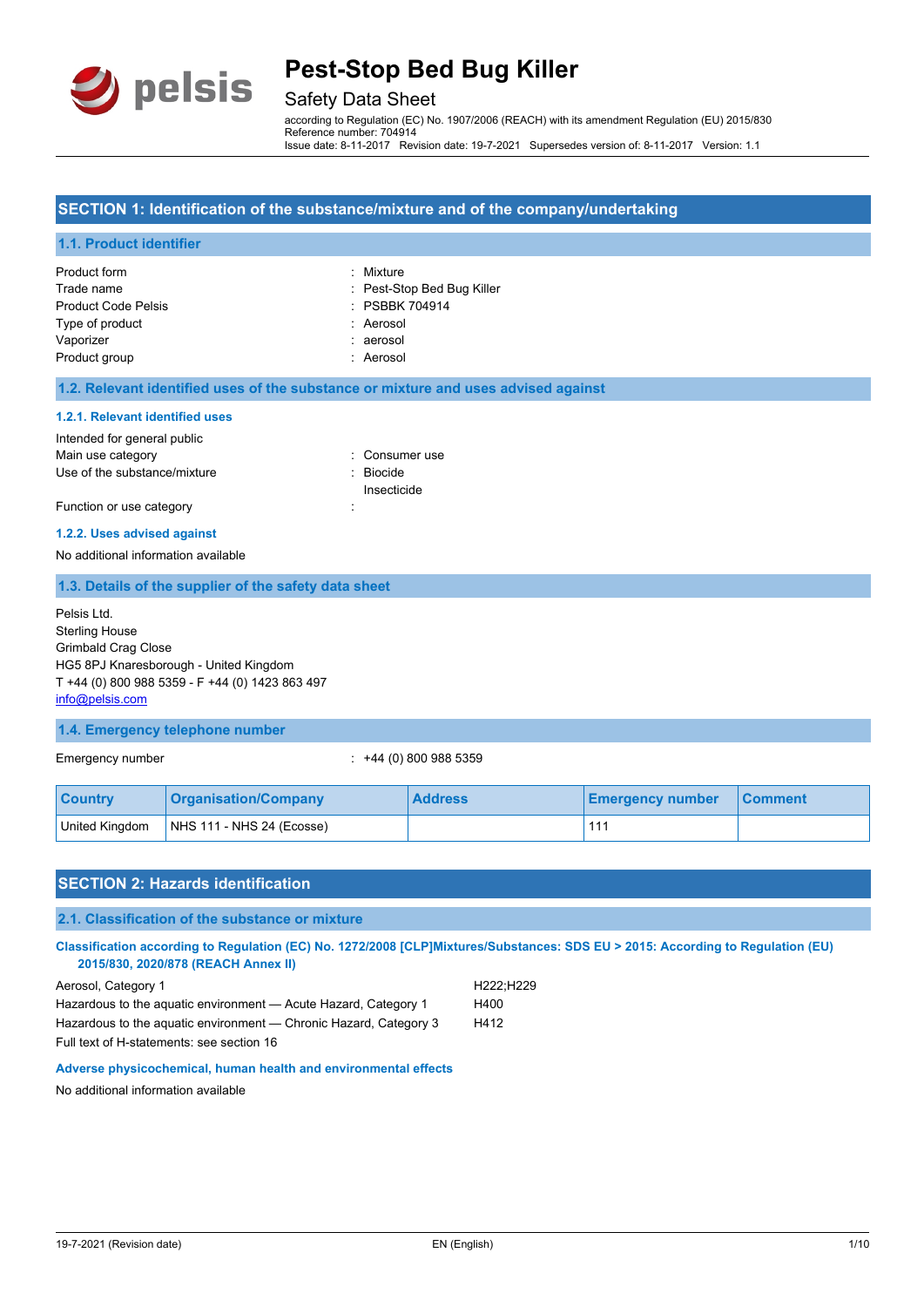## Safety Data Sheet

according to Regulation (EC) No. 1907/2006 (REACH) with its amendment Regulation (EU) 2015/830

# **2.2. Label elements Labelling according to Regulation (EC) No. 1272/2008 [CLP]** Hazard pictograms (CLP) : GHS02 GHS09 Signal word (CLP) in the state of the Signal word (CLP) in the Signal word of the Signal and Signal Signal and Signal and Signal and Signal and Signal and Signal and Signal and Signal and Signal and Signal and Signal and S Hazard statements (CLP)  $\qquad \qquad$ : H222 - Extremely flammable aerosol. H229 - Pressurised container: May burst if heated. H410 - Very toxic to aquatic life with long lasting effects. Precautionary statements (CLP) : P102 - Keep out of reach of children. P210 - Keep away from heat, hot surfaces, sparks, open flames and other ignition sources. No smoking. P251 - Do not pierce or burn, even after use. P260 - Do not breathe dusts or mists. P211 - Do not spray on an open flame or other ignition source. P410+P412 - Protect from sunlight. Do not expose to temperatures exceeding 50 °C, 122  $^{\circ}$ F P501 - Dispose of contents and container to hazardous or special waste collection point, in accordance with local, regional, national and/or international regulation. P403 - Store in a well-ventilated place. EUH-statements : EUH066 - Repeated exposure may cause skin dryness or cracking. Child-resistant fastening : Not applicable Tactile warning Tactile warning the state of the state of the state of the state of the state of the state of the state of the state of the state of the state of the state of the state of the state of the state of the stat

#### **2.3. Other hazards**

No additional information available

# **SECTION 3: Composition/information on ingredients**

### **3.1. Substances**

#### Not applicable

#### **3.2. Mixtures**

| <b>Name</b>                                   | <b>Product identifier</b>                                                                              | $\%$     | <b>Classification according to</b><br><b>Regulation (EC) No. 1272/2008</b><br>[CLP] |
|-----------------------------------------------|--------------------------------------------------------------------------------------------------------|----------|-------------------------------------------------------------------------------------|
| Hydrocarbons C12-C16 isoalkanes <2% aromatics | CAS-No.: 64742-47-8<br>EC-No.: 927-676-8<br>REACH-no: 01-2119456377-<br>30                             | 26,25    | Asp. Tox. 1, H304                                                                   |
| propane                                       | CAS-No.: 74-98-6<br>EC-No.: 200-827-9<br>EC Index-No.: 601-003-00-5<br>REACH-no: 01-2119486944-<br>21  | $5 - 25$ | Flam. Gas 1A, H220<br>Press. Gas (Comp.), H280                                      |
| butane                                        | CAS-No.: 106-97-8<br>EC-No.: 203-448-7<br>EC Index-No.: 601-004-00-0<br>REACH-no: 01-2119474691-<br>32 | $5 - 25$ | Flam. Gas 1A, H220<br>Press, Gas                                                    |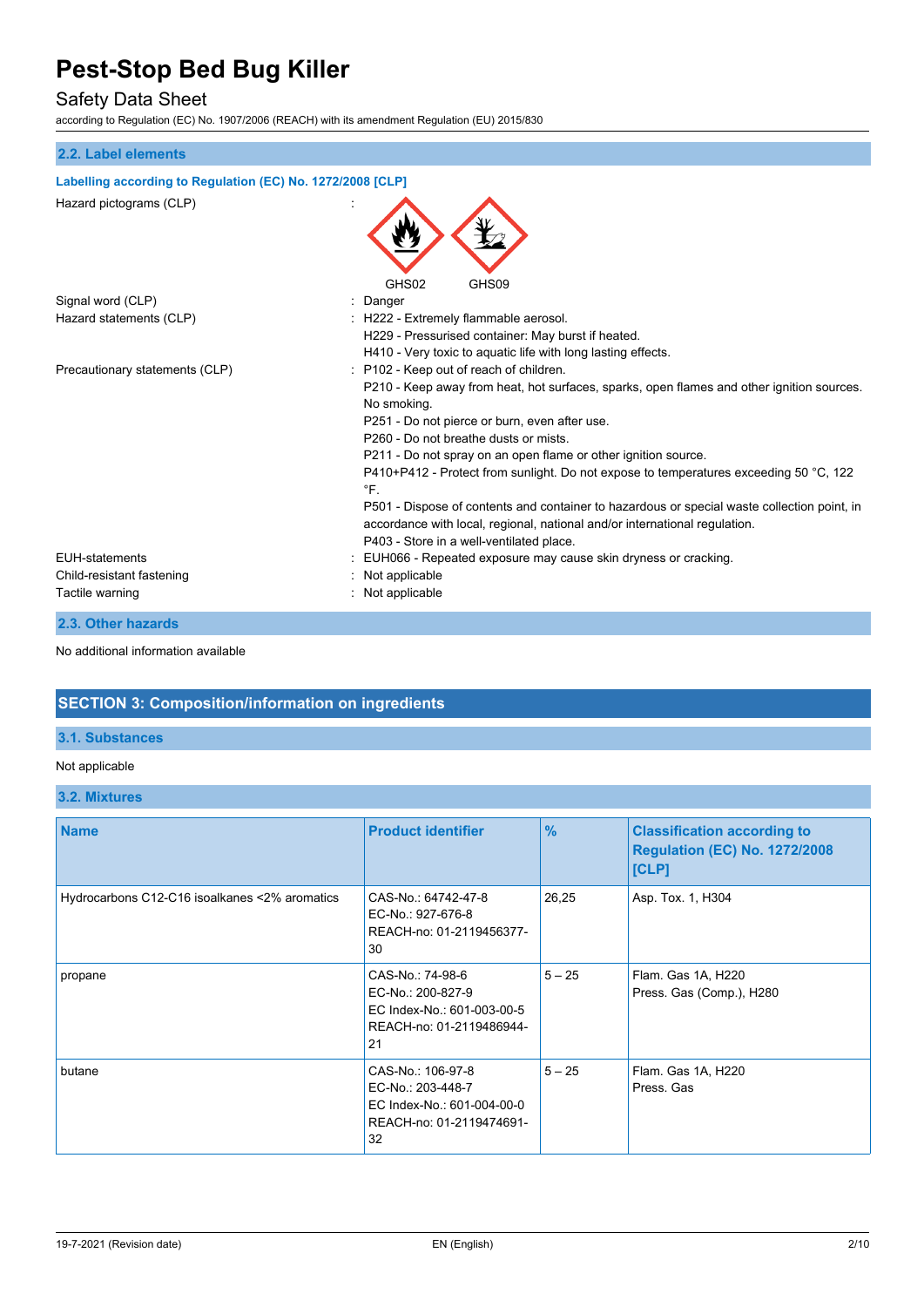# Safety Data Sheet

according to Regulation (EC) No. 1907/2006 (REACH) with its amendment Regulation (EU) 2015/830

| <b>Name</b>              | <b>Product identifier</b>                                                                             | $\frac{9}{6}$ | <b>Classification according to</b><br><b>Regulation (EC) No. 1272/2008</b><br><b>[CLP]</b> |
|--------------------------|-------------------------------------------------------------------------------------------------------|---------------|--------------------------------------------------------------------------------------------|
| isobutane                | CAS-No.: 75-28-5<br>EC-No.: 200-857-2<br>EC Index-No.: 601-004-00-0<br>REACH-no: 01-2119485395-<br>27 | $5 - 25$      | Flam. Gas 1A, H220<br>Press. Gas (Comp.), H280                                             |
| Gokilath TG              | CAS-No.: 39515-40-7<br>EC-No.: 254-484-5                                                              | 0,3           | Acute Tox. 4 (Oral), H302<br>Aguatic Acute 1, H400 (M=1000)<br>Aquatic Chronic 1, H410     |
| Pralle (Imiprothrin 50%) | CAS-No.: 72963-72-5<br>EC-No.: 428-790-6                                                              | 0.1           | Acute Tox. 4 (Oral), H302<br>Aquatic Acute 1, H400 (M=10)<br>Aquatic Chronic 1, H410       |

Product subject to CLP Article 1.1.3.7. The disclosure rules of the components is modified in this case. Full text of H- and EUH-statements: see section 16

| <b>SECTION 4: First aid measures</b>   |                                                                                                                                                                       |
|----------------------------------------|-----------------------------------------------------------------------------------------------------------------------------------------------------------------------|
| 4.1. Description of first aid measures |                                                                                                                                                                       |
| First-aid measures after inhalation    | : If breathing is difficult, remove victim to fresh air and keep at rest in a position comfortable<br>for breathing. Get medical advice/attention if you feel unwell. |
| First-aid measures after skin contact  | : Remove contaminated clothing and wash skin thoroughly with soap and water. If skin<br>irritation or rash occurs: Get medical advice/attention.                      |
| First-aid measures after eye contact   | : Rinse immediately with plenty of water for 15 minutes. Seek medical advice if irritation<br>develops.                                                               |

**4.2. Most important symptoms and effects, both acute and delayed**

No additional information available

**4.3. Indication of any immediate medical attention and special treatment needed**

Treatment is symptomatic and supportive. No specific antidote known.

| <b>SECTION 5: Firefighting measures</b>                        |                                                                                                                          |
|----------------------------------------------------------------|--------------------------------------------------------------------------------------------------------------------------|
| 5.1. Extinguishing media                                       |                                                                                                                          |
| Suitable extinguishing media<br>Unsuitable extinguishing media | : Water spray. Foam. Dry powder. Carbon dioxide (CO2).<br>: Heavy water stream.                                          |
| 5.2. Special hazards arising from the substance or mixture     |                                                                                                                          |
| <b>Explosion hazard</b>                                        | : The heating of the product in closed container may cause an internal pression growth, with<br>fire and explosion risk. |
| Hazardous decomposition products in case of fire               | : On heating/burning: release of harmful gases/vapours e.g.: carbon monoxide - carbon<br>dioxide.                        |
| 5.3. Advice for firefighters                                   |                                                                                                                          |
| Protection during firefighting                                 | : Do not enter fire area without proper protective equipment, including respiratory protection.                          |

| <b>SECTION 6: Accidental release measures</b>                            |                                                                                             |
|--------------------------------------------------------------------------|---------------------------------------------------------------------------------------------|
| 6.1. Personal precautions, protective equipment and emergency procedures |                                                                                             |
| $C$ anaral magaywan                                                      | . De not got in ouge, en okin er en elething. Demous any negoible cause of fire. Clauge are |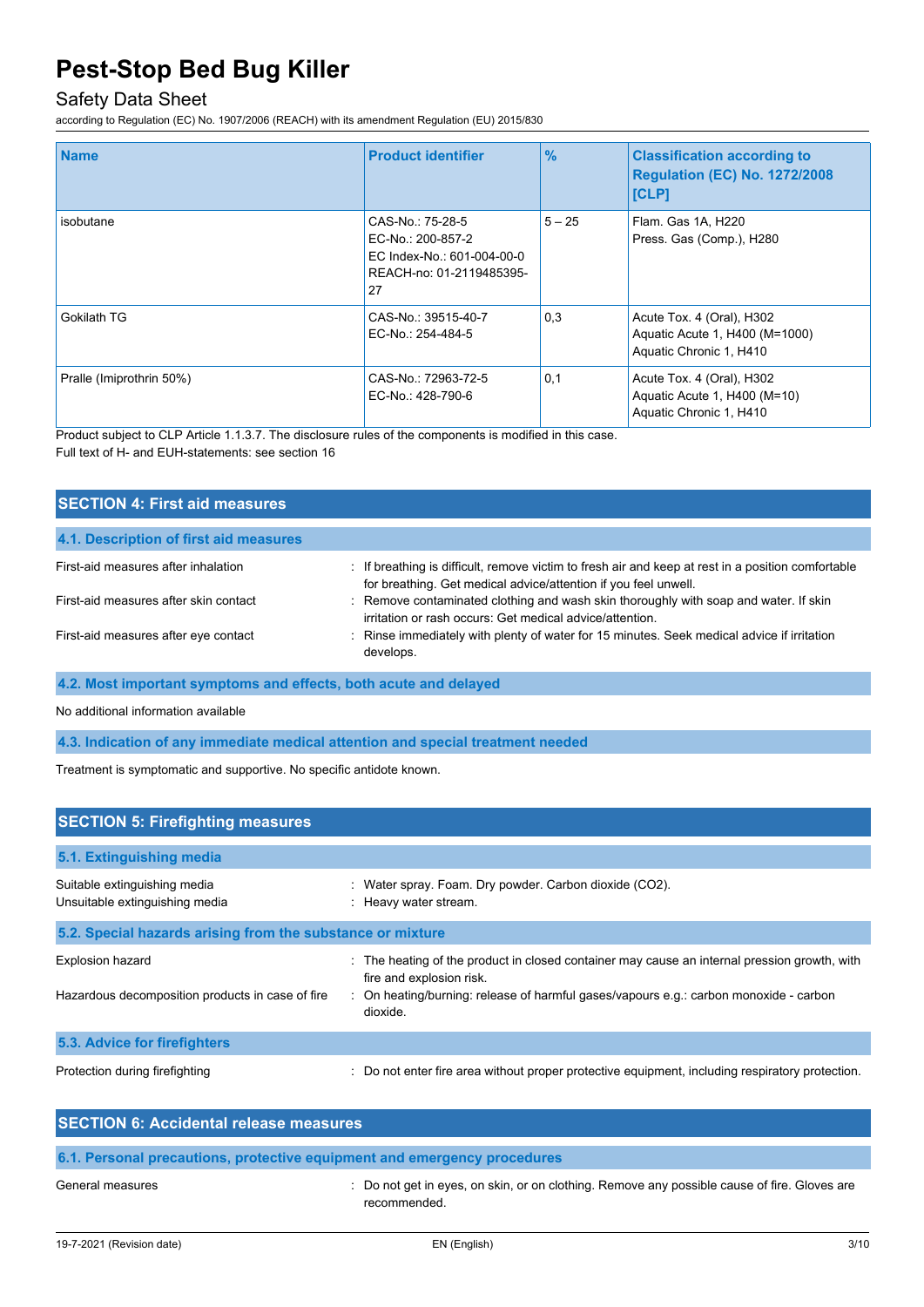# Safety Data Sheet

according to Regulation (EC) No. 1907/2006 (REACH) with its amendment Regulation (EU) 2015/830

| 6.1.1. For non-emergency personnel<br>Protective equipment | : Concerning personal protective equipment to use, see item 8.  |
|------------------------------------------------------------|-----------------------------------------------------------------|
| 6.1.2. For emergency responders<br>Protective equipment    | : Concerning personal protective equipment to use, see item 8.  |
| <b>6.2. Environmental precautions</b>                      |                                                                 |
| Avoid release to the environment.                          |                                                                 |
| 6.3. Methods and material for containment and cleaning up  |                                                                 |
| Methods for cleaning up                                    | : Contaminated surfaces: clean (treat) with an excess of water. |
| <b>6.4. Reference to other sections</b>                    |                                                                 |
| No additional information available                        |                                                                 |
| <b>SECTION 7: Handling and storage</b>                     |                                                                 |

| <b>SECTION 7: Handling and Storage</b>                            |                                                                                                                                                                                                                                                                                                                                                                          |
|-------------------------------------------------------------------|--------------------------------------------------------------------------------------------------------------------------------------------------------------------------------------------------------------------------------------------------------------------------------------------------------------------------------------------------------------------------|
| 7.1. Precautions for safe handling                                |                                                                                                                                                                                                                                                                                                                                                                          |
| Precautions for safe handling<br>Hygiene measures                 | : Avoid contact with skin, eyes and clothes. Pressurized container: protect from sunlight and<br>do not expose to temperatures exceeding 50 °C. Do not pierce or burn, even after use.<br>: Do not eat, drink or smoke when using this product. Wash hands and other exposed areas<br>with mild soap and water before eating, drinking or smoking and when leaving work. |
| 7.2. Conditions for safe storage, including any incompatibilities |                                                                                                                                                                                                                                                                                                                                                                          |
| Storage conditions                                                | : Protect from sunlight. Do not expose to temperatures exceeding 50 $\degree$ C/122 $\degree$ F. Keep away<br>from heat, hot surfaces, sparks, open flames and other ignition sources. No smoking. Store<br>in dry, cool, well-ventilated area.                                                                                                                          |

## **7.3. Specific end use(s)**

No additional information available

## **SECTION 8: Exposure controls/personal protection**

### **8.1. Control parameters**

### **8.1.1. National occupational exposure and biological limit values**

No additional information available

## **8.1.2. Recommended monitoring procedures**

No additional information available

### **8.1.3. Air contaminants formed**

No additional information available

#### **8.1.4. DNEL and PNEC**

No additional information available

#### **8.1.5. Control banding**

No additional information available

**8.2. Exposure controls**

#### **8.2.1. Appropriate engineering controls**

No additional information available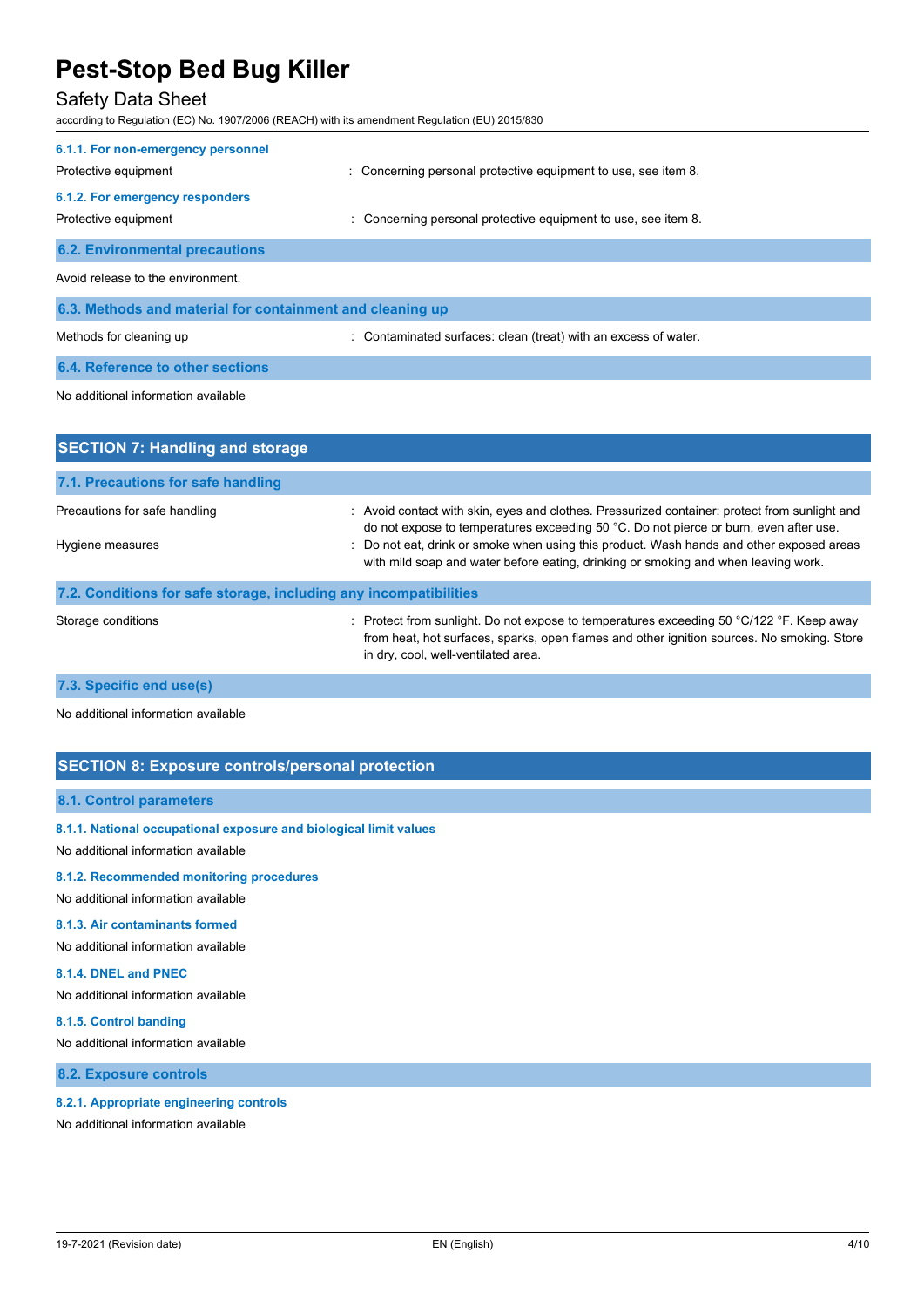# Safety Data Sheet

according to Regulation (EC) No. 1907/2006 (REACH) with its amendment Regulation (EU) 2015/830

#### **8.2.2. Personal protection equipment**

#### **8.2.2.1. Eye and face protection**

#### **Eye protection:**

Not required for normal conditions of use

#### **8.2.2.2. Skin protection**

#### **Hand protection:**

In case of repeated or prolonged contact wear gloves

### **Other skin protection**

#### **Materials for protective clothing:**

No special clothing/skin protection equipment is recommended under normal conditions of use

#### **8.2.2.3. Respiratory protection**

# **Respiratory protection:**

Do not breathe spray

### **8.2.2.4. Thermal hazards**

No additional information available

#### **8.2.3. Environmental exposure controls**

#### **Environmental exposure controls:**

Avoid release to the environment.

#### **Other information:**

Do not eat, drink or smoke when using this product. Wash hands after use.

## **SECTION 9: Physical and chemical properties**

### **9.1. Information on basic physical and chemical properties**

| Colour                                          | Colourless.              |
|-------------------------------------------------|--------------------------|
| Odour                                           | characteristic.          |
| Odour threshold                                 | No data available        |
| рH                                              | No data available        |
| Relative evaporation rate (butylacetate=1)      | No data available        |
| Melting point                                   | No data available        |
| Freezing point                                  | No data available        |
| Boiling point                                   | No data available        |
| Flash point                                     | No data available        |
| Auto-ignition temperature                       | No data available        |
| Decomposition temperature                       | No data available        |
| Flammability (solid, gas)                       | No data available        |
| Vapour pressure                                 | No data available        |
| Relative vapour density at 20 °C                | No data available        |
| Relative density                                | No data available        |
| Density<br>$0.8$ g/ml                           |                          |
| Solubility                                      | No data available        |
| Partition coefficient n-octanol/water (Log Pow) | No data available        |
| Viscosity, kinematic                            | No data available        |
| Viscosity, dynamic                              | No data available        |
| <b>Explosive properties</b>                     | No data available        |
| Oxidising properties                            | No oxidising properties. |
| <b>Explosive limits</b>                         | No data available        |

### **9.2. Other information**

No additional information available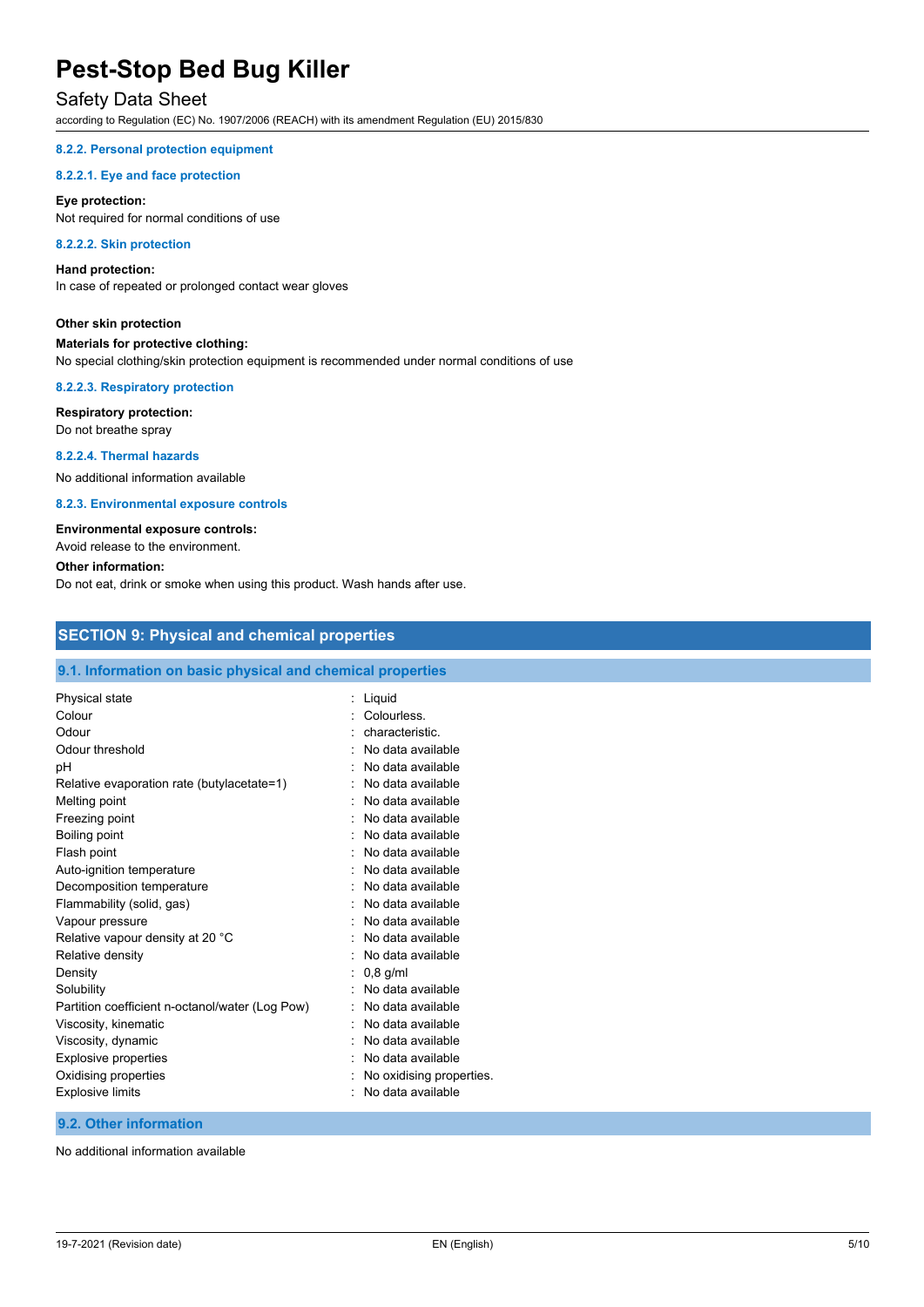# Safety Data Sheet

according to Regulation (EC) No. 1907/2006 (REACH) with its amendment Regulation (EU) 2015/830

| <b>SECTION 10: Stability and reactivity</b> |
|---------------------------------------------|
| 10.1. Reactivity                            |
| No additional information available         |
| <b>10.2. Chemical stability</b>             |
| No additional information available         |
| 10.3. Possibility of hazardous reactions    |
| No additional information available         |

**10.4. Conditions to avoid**

Do not expose to temperatures exceeding 50 °C/ 122 °F. Keep away fromheat/open flames/hot surfaces- No smoking.

**10.5. Incompatible materials**

Strong acids. Strong bases. Strong oxidizing agents.

**10.6. Hazardous decomposition products**

On burning: release of carbon monoxide - carbon dioxide.

## **SECTION 11: Toxicological information**

| 11.1. Information on toxicological effects                                                                                                                                                                              |                                                                                                                                              |
|-------------------------------------------------------------------------------------------------------------------------------------------------------------------------------------------------------------------------|----------------------------------------------------------------------------------------------------------------------------------------------|
| Acute toxicity (oral)<br>Acute toxicity (dermal)<br>Acute toxicity (inhalation)<br>Additional information                                                                                                               | Not classified<br>Not classified<br>Not classified<br>Chronic toxicity: Not carcinogenic, mutagenic Not, Not teratogenic                     |
| <b>Pest-Stop Bed Bug Killer</b>                                                                                                                                                                                         |                                                                                                                                              |
| LD50 oral rat                                                                                                                                                                                                           | > 2000 mg/kg                                                                                                                                 |
| propane (74-98-6)                                                                                                                                                                                                       |                                                                                                                                              |
| LC50 Inhalation - Rat                                                                                                                                                                                                   | $> 10$ mg/l/4h                                                                                                                               |
| Gokilath TG (39515-40-7)                                                                                                                                                                                                |                                                                                                                                              |
| LD50 oral rat                                                                                                                                                                                                           | 188 - 220 mg/kg                                                                                                                              |
| LD50 dermal rat                                                                                                                                                                                                         | > 2000 mg/kg                                                                                                                                 |
| Pralle (Imiprothrin 50%) (72963-72-5)                                                                                                                                                                                   |                                                                                                                                              |
| LD50 oral rat                                                                                                                                                                                                           | > 2400 mg/kg                                                                                                                                 |
| LD50 dermal rat                                                                                                                                                                                                         | > 2000 mg/kg                                                                                                                                 |
| LC50 Inhalation - Rat                                                                                                                                                                                                   | $> 2.81$ mg/l/4h                                                                                                                             |
| LD50, oral, mouse                                                                                                                                                                                                       | mg/kg                                                                                                                                        |
| Skin corrosion/irritation<br>Serious eye damage/irritation<br>Respiratory or skin sensitisation<br>Germ cell mutagenicity<br>Carcinogenicity<br>Reproductive toxicity<br>STOT-single exposure<br>STOT-repeated exposure | Not classified<br>Not classified<br>Not classified<br>Not classified<br>Not classified<br>Not classified<br>Not classified<br>Not classified |
| Aspiration hazard                                                                                                                                                                                                       | Not classified                                                                                                                               |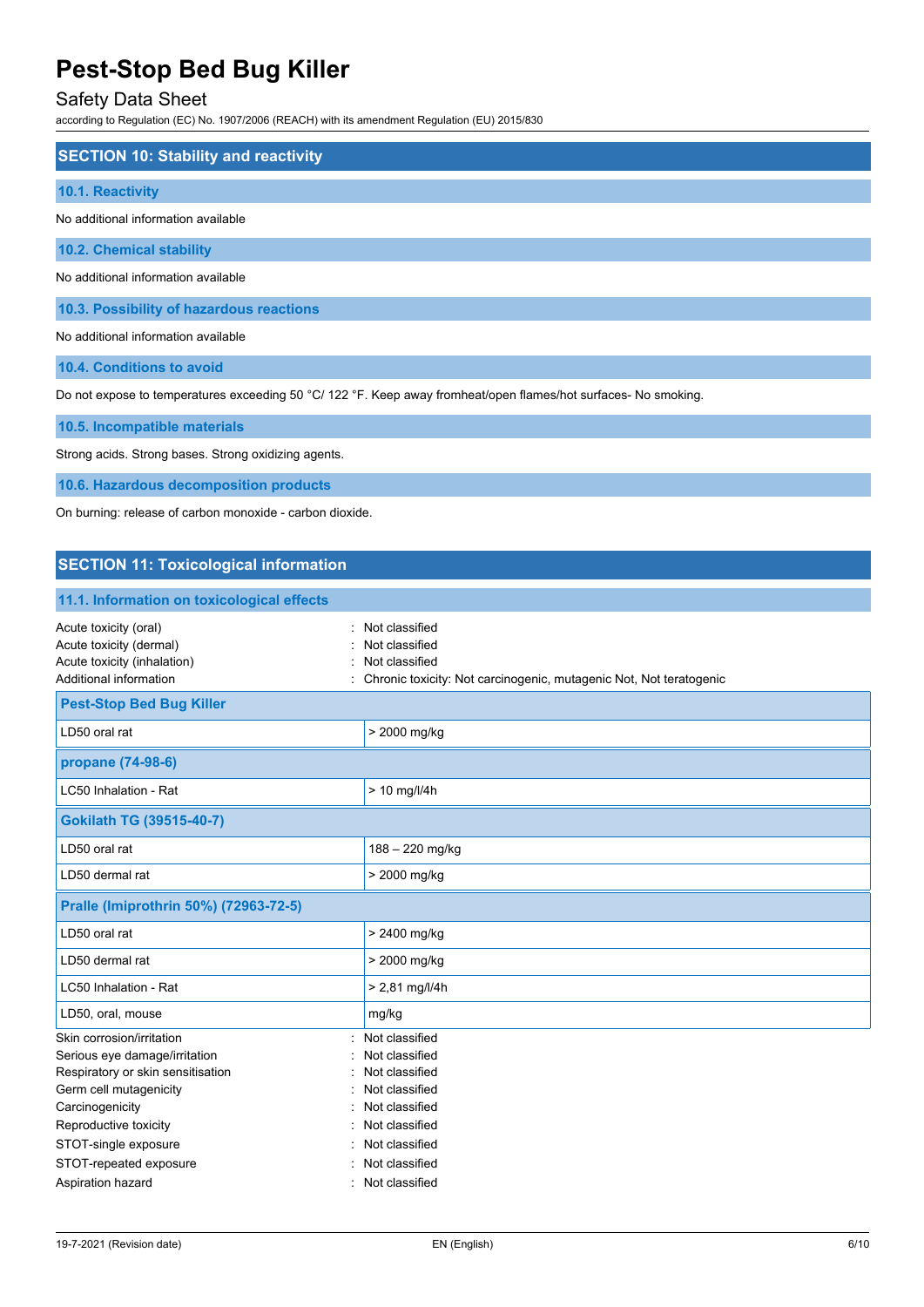Safety Data Sheet

according to Regulation (EC) No. 1907/2006 (REACH) with its amendment Regulation (EU) 2015/830

| <b>Pest-Stop Bed Bug Killer</b> |         |
|---------------------------------|---------|
| Vaporizer                       | aerosol |

| <b>SECTION 12: Ecological information</b>                                                                                                        |                                                                                                            |  |
|--------------------------------------------------------------------------------------------------------------------------------------------------|------------------------------------------------------------------------------------------------------------|--|
| 12.1. Toxicity                                                                                                                                   |                                                                                                            |  |
| Ecology - general<br>Hazardous to the aquatic environment, short-term<br>(acute)<br>Hazardous to the aquatic environment, long-term<br>(chronic) | : Toxic to fauna.<br>: Very toxic to aquatic life.<br>: Harmful to aquatic life with long lasting effects. |  |
| Gokilath TG (39515-40-7)                                                                                                                         |                                                                                                            |  |
| LC50 - Fish [1]                                                                                                                                  | 0,00037 mg/l 96 hours                                                                                      |  |
| EC50 - Crustacea [1]                                                                                                                             | 0,0012 mg/l 48 hours                                                                                       |  |
| ErC50 algae                                                                                                                                      | 0,014 mg/l 72 hours                                                                                        |  |
| Pralle (Imiprothrin 50%) (72963-72-5)                                                                                                            |                                                                                                            |  |
| LC50 - Fish [1]                                                                                                                                  | 0,076 Onchorhynchus mykiss                                                                                 |  |
| EC50 - Crustacea [1]                                                                                                                             | $0,102$ mg/l                                                                                               |  |
| 12.2. Persistence and degradability                                                                                                              |                                                                                                            |  |
| <b>Pest-Stop Bed Bug Killer</b>                                                                                                                  |                                                                                                            |  |
| Persistence and degradability                                                                                                                    | Biodegradable.                                                                                             |  |
| propane (74-98-6)                                                                                                                                |                                                                                                            |  |
| Persistence and degradability                                                                                                                    | readily degradable in water.                                                                               |  |
| 12.3. Bioaccumulative potential                                                                                                                  |                                                                                                            |  |
| No additional information available                                                                                                              |                                                                                                            |  |
| 12.4. Mobility in soil                                                                                                                           |                                                                                                            |  |
| No additional information available                                                                                                              |                                                                                                            |  |
| 12.5. Results of PBT and vPvB assessment                                                                                                         |                                                                                                            |  |
| No additional information available                                                                                                              |                                                                                                            |  |
| 12.6. Other adverse effects                                                                                                                      |                                                                                                            |  |
| No additional information available                                                                                                              |                                                                                                            |  |

| <b>SECTION 13: Disposal considerations</b> |                                                                                              |
|--------------------------------------------|----------------------------------------------------------------------------------------------|
| 13.1. Waste treatment methods              |                                                                                              |
| Product/Packaging disposal recommendations | : Dispose of this material and its container to hazardous or special waste collection point. |

# **SECTION 14: Transport information**

In accordance with ADR / IMDG / IATA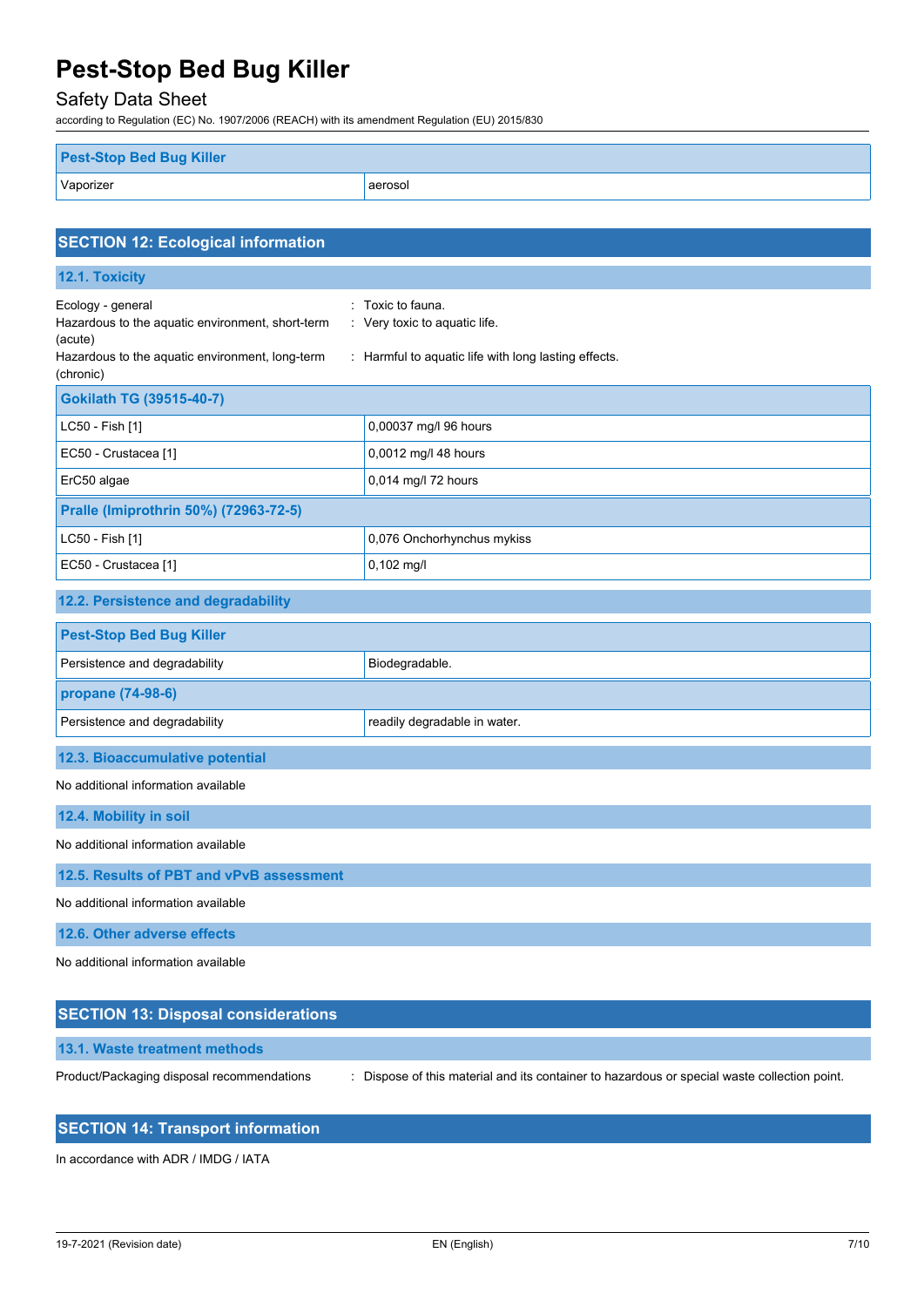# Safety Data Sheet

according to Regulation (EC) No. 1907/2006 (REACH) with its amendment Regulation (EU) 2015/830

| <b>ADR</b>                                                                                                                                                                                                                                                                                                                                                                                                                                                                                          | <b>IMDG</b>                                                                                                                     |                                                                                                                                                           | <b>IATA</b>                                                                                                  |
|-----------------------------------------------------------------------------------------------------------------------------------------------------------------------------------------------------------------------------------------------------------------------------------------------------------------------------------------------------------------------------------------------------------------------------------------------------------------------------------------------------|---------------------------------------------------------------------------------------------------------------------------------|-----------------------------------------------------------------------------------------------------------------------------------------------------------|--------------------------------------------------------------------------------------------------------------|
| 14.1. UN number                                                                                                                                                                                                                                                                                                                                                                                                                                                                                     |                                                                                                                                 |                                                                                                                                                           |                                                                                                              |
| <b>UN 1950</b>                                                                                                                                                                                                                                                                                                                                                                                                                                                                                      | <b>UN 1950</b>                                                                                                                  |                                                                                                                                                           | <b>UN 1950</b>                                                                                               |
| 14.2. UN proper shipping name                                                                                                                                                                                                                                                                                                                                                                                                                                                                       |                                                                                                                                 |                                                                                                                                                           |                                                                                                              |
| AEROSOLS (Propane,<br>Butane, Improthrin TG/<br>Gokilath TG)                                                                                                                                                                                                                                                                                                                                                                                                                                        | AEROSOLS (Propane,<br>Butane, Improthrin TG/<br>Gokilath TG)                                                                    |                                                                                                                                                           | Aerosols, flammable (Propane, Butane, Improthrin TG/ Gokilath TG)                                            |
| <b>Transport document description</b>                                                                                                                                                                                                                                                                                                                                                                                                                                                               |                                                                                                                                 |                                                                                                                                                           |                                                                                                              |
| UN 1950 AEROSOLS<br>(Propane, Butane,<br>Improthrin TG/ Gokilath<br>TG), 2.1, (D),<br><b>ENVIRONMENTALLY</b><br><b>HAZARDOUS</b>                                                                                                                                                                                                                                                                                                                                                                    | UN 1950 AEROSOLS<br>(Propane, Butane,<br>Improthrin TG/ Gokilath<br>TG), 2.1, MARINE<br>POLLUTANT/ENVIRONME<br>NTALLY HAZARDOUS |                                                                                                                                                           | UN 1950 Aerosols, flammable (Propane, Butane, Improthrin TG/ Gokilath TG), 2.1,<br>ENVIRONMENTALLY HAZARDOUS |
| 14.3. Transport hazard class(es)                                                                                                                                                                                                                                                                                                                                                                                                                                                                    |                                                                                                                                 |                                                                                                                                                           |                                                                                                              |
| 2.1                                                                                                                                                                                                                                                                                                                                                                                                                                                                                                 | 2.1                                                                                                                             |                                                                                                                                                           | 2.1                                                                                                          |
|                                                                                                                                                                                                                                                                                                                                                                                                                                                                                                     |                                                                                                                                 |                                                                                                                                                           |                                                                                                              |
| 14.4. Packing group                                                                                                                                                                                                                                                                                                                                                                                                                                                                                 |                                                                                                                                 |                                                                                                                                                           |                                                                                                              |
| Not applicable                                                                                                                                                                                                                                                                                                                                                                                                                                                                                      | Not applicable                                                                                                                  |                                                                                                                                                           | Not applicable                                                                                               |
| <b>14.5. Environmental hazards</b>                                                                                                                                                                                                                                                                                                                                                                                                                                                                  |                                                                                                                                 |                                                                                                                                                           |                                                                                                              |
| Dangerous for the<br>environment: Yes                                                                                                                                                                                                                                                                                                                                                                                                                                                               | Dangerous for the<br>environment: Yes<br>Marine pollutant: Yes                                                                  |                                                                                                                                                           | Dangerous for the environment: Yes                                                                           |
| No supplementary information available                                                                                                                                                                                                                                                                                                                                                                                                                                                              |                                                                                                                                 |                                                                                                                                                           |                                                                                                              |
| 14.6. Special precautions for user                                                                                                                                                                                                                                                                                                                                                                                                                                                                  |                                                                                                                                 |                                                                                                                                                           |                                                                                                              |
| <b>Overland transport</b><br>Classification code (ADR)<br>Special provisions (ADR)<br>Limited quantities (ADR)<br>Excepted quantities (ADR)<br>Packing instructions (ADR)<br>Special packing provisions (ADR)<br>Mixed packing provisions (ADR)<br>Transport category (ADR)<br>Special provisions for carriage - Packages (ADR)<br>Special provisions for carriage - Loading, unloading<br>and handling (ADR)<br>Special provisions for carriage - Operation (ADR)<br>Tunnel restriction code (ADR) | $\therefore$ D                                                                                                                  | : 5F<br>190, 327, 344, 625<br>11<br>E <sub>0</sub><br>P207, LP02<br>: PP87, RR6, L2<br>: MP9<br>$\overline{2}$<br>: V14<br>: CV9, CV12<br>$\therefore$ S2 |                                                                                                              |
| <b>Transport by sea</b><br>Special provisions (IMDG)<br>Limited quantities (IMDG)<br>Excepted quantities (IMDG)<br>Packing instructions (IMDG)<br>Special packing provisions (IMDG)<br>EmS-No. (Fire)                                                                                                                                                                                                                                                                                               |                                                                                                                                 | SP277<br>E <sub>0</sub><br>P207, LP02<br>PP87, L2<br>$: F-D$                                                                                              | : 63, 190, 277, 327, 344, 959                                                                                |

EmS-No. (Spillage)

EmS-No. (Fire)  $\therefore$  F-D<br>EmS-No. (Spillage)  $\therefore$  S-U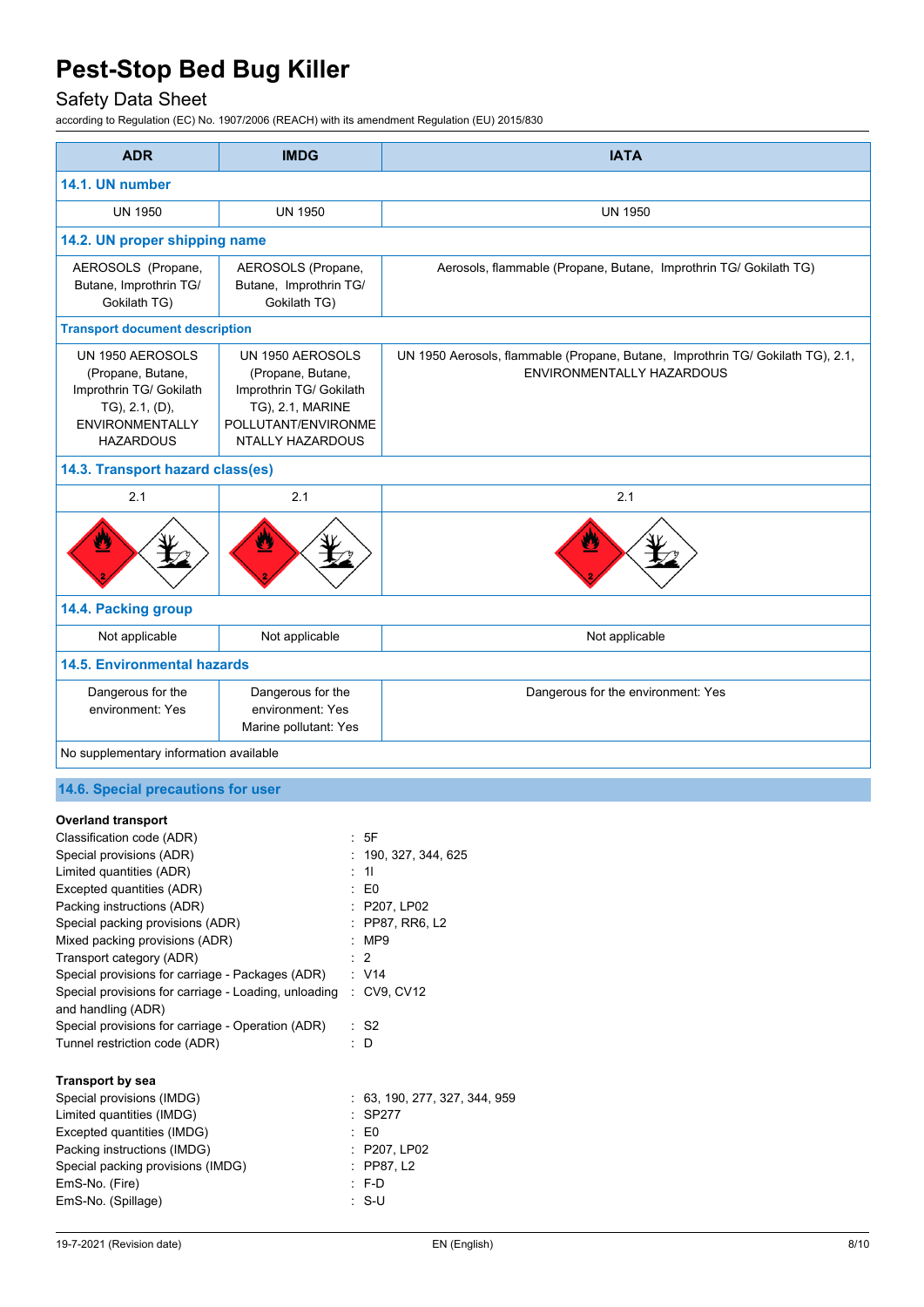## Safety Data Sheet

according to Regulation (EC) No. 1907/2006 (REACH) with its amendment Regulation (EU) 2015/830

| Segregation (IMDG)<br>SG69                            |  |
|-------------------------------------------------------|--|
| Air transport                                         |  |
| PCA Excepted quantities (IATA)<br>: E0                |  |
| $:$ Y203<br>PCA Limited quantities (IATA)             |  |
| PCA limited quantity max net quantity (IATA)<br>30kgG |  |
| PCA packing instructions (IATA)<br>: 203              |  |
| PCA max net quantity (IATA)<br>75kg                   |  |
| : 203<br>CAO packing instructions (IATA)              |  |
| CAO max net quantity (IATA)<br>: 150kg                |  |
| Special provisions (IATA)<br>: A145, A167, A802       |  |
| ERG code (IATA)<br>: 10L                              |  |

**14.7. Transport in bulk according to Annex II of Marpol and the IBC Code**

#### Not applicable

## **SECTION 15: Regulatory information**

**15.1. Safety, health and environmental regulations/legislation specific for the substance or mixture**

#### **15.1.1. EU-Regulations**

Contains no REACH substances with Annex XVII restrictions

Contains no substance on the REACH candidate list

Contains no REACH Annex XIV substances

Contains no substance subject to Regulation (EU) No 649/2012 of the European Parliament and of the Council of 4 July 2012 concerning the export and import of hazardous chemicals.

Contains no substance subject to Regulation (EU) No 2019/1021 of the European Parliament and of the Council of 20 June 2019 on persistent organic pollutants

#### **15.1.2. National regulations**

No additional information available

#### **15.2. Chemical safety assessment**

No additional information available

## **SECTION 16: Other information**

| <b>Full text of H- and EUH-statements</b> |                                                                   |  |
|-------------------------------------------|-------------------------------------------------------------------|--|
| Acute Tox. 4 (Oral)                       | Acute toxicity (oral), Category 4                                 |  |
| Aquatic Acute 1                           | Hazardous to the aquatic environment - Acute Hazard, Category 1   |  |
| Aquatic Chronic 1                         | Hazardous to the aquatic environment - Chronic Hazard, Category 1 |  |
| Asp. Tox. 1                               | Aspiration hazard, Category 1                                     |  |
| Flam, Gas 1A                              | Flammable gases, Category 1A                                      |  |
| Press, Gas                                | Gases under pressure                                              |  |
| Press. Gas (Comp.)                        | Gases under pressure : Compressed gas                             |  |
| H <sub>220</sub>                          | Extremely flammable gas.                                          |  |
| H <sub>222</sub>                          | Extremely flammable aerosol.                                      |  |
| H <sub>229</sub>                          | Pressurised container: May burst if heated.                       |  |
| H <sub>280</sub>                          | Contains gas under pressure; may explode if heated.               |  |
| H302                                      | Harmful if swallowed.                                             |  |